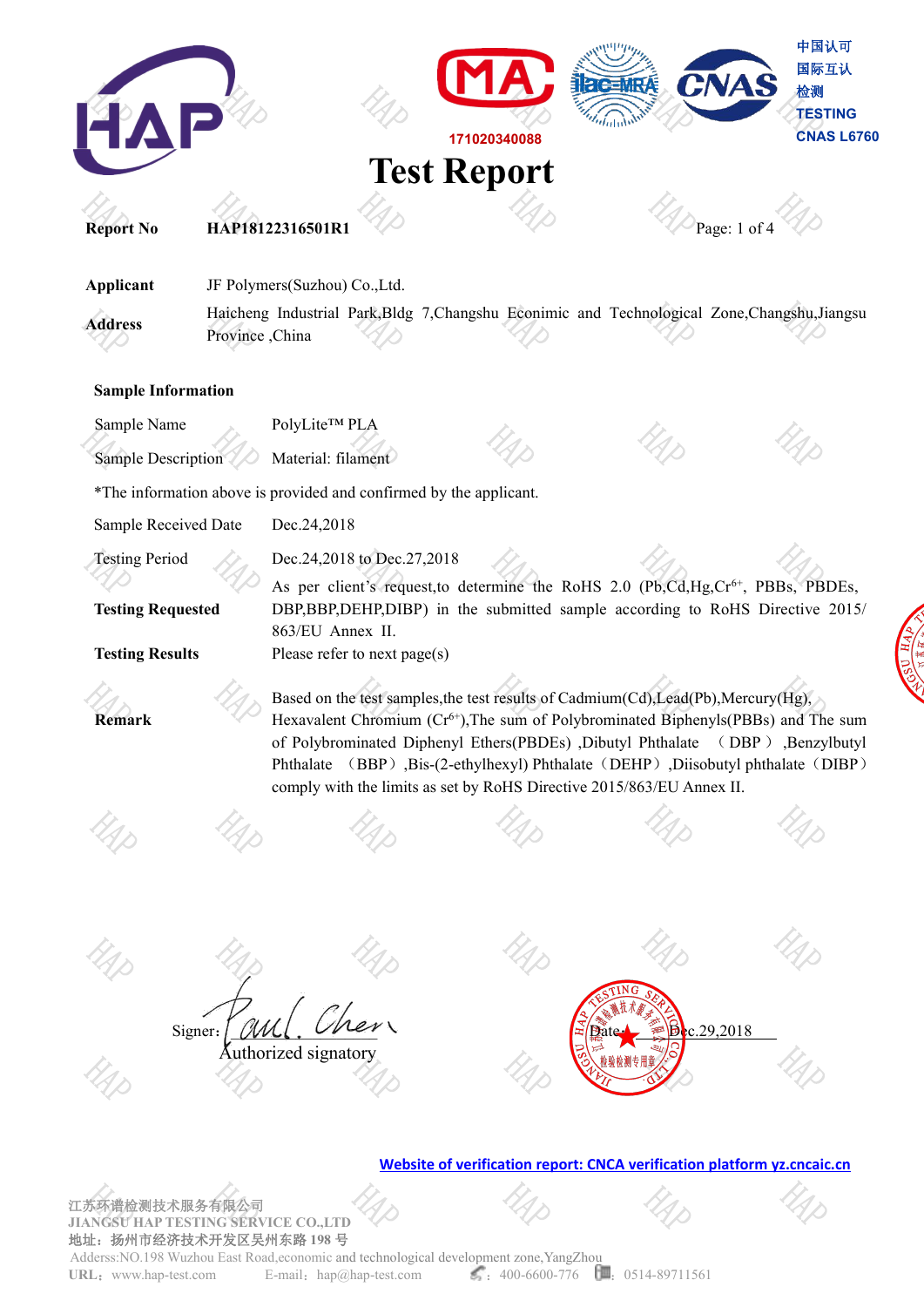

## **Determination of RoHS 2.0** (unit: mg/kg)

- **Testing method** (1) With reference to IEC 62321-5:2013. By ICP OES for measuring;
	- (2) With reference to IEC 62321-4:2013. By ICP-OES for measuring;
	- (3) With reference to IEC 62321-7-2-2017. By UV-VIS for measuring;
	- (4) With reference to IEC 62321-6:2015. By GC-MS for measuring.
	- (5) With reference to IEC 62321-8:2017 .By GC-MS for measuring.

| Testing Item $(s)$                     | Method | MDL            | Limit | Results |             |
|----------------------------------------|--------|----------------|-------|---------|-------------|
| Lead<br>(Pb)                           |        | $\overline{2}$ | 1000  | ND      |             |
| Cadmium<br>(Cd)                        | (1)    | $\overline{2}$ | 100   | ND      |             |
| (Hg)<br>Mercury                        | (2)    | 2              | 1000  | ND      |             |
| Chromium(VI) $(Cr^{6+})$               | (3)    | 8              | 1000  | ND      |             |
| Polybrominated Biphenyls (PBBs)        |        |                | 1000  | ND'     |             |
| Polybrominated Diphenyl Ethers (PBDEs) | (4)    |                | 1000  | ND.     |             |
| Dibutyl Phthalate (DBP)                |        | 50             | 1000  | ND      |             |
| Benzylbutyl Phthalate (BBP)            | (5)    | 50             | 1000  | ND      | <b>STIP</b> |
| Bis-(2-ethylhexyl) Phthalate (DEHP)    |        | 50             | 1000  | ND      |             |
| Diisobutyl phthalate (DIBP)            |        | 50             | 1000  | ND      | 检验检         |
| Note:                                  |        |                |       |         |             |

 $(1)$  1 mg/kg=1 ppm=0.0001%

(2)MDL=Method Detection Limit

- (3) ND=Not Detected (<MDL)
- $(4)$  " $-$ " =Not Regulated
- (5) Polybrominated diphenyl ethers

|                                 |            | (6) Polybrominated Biphenyls, Polybrominated Diphenyl Ethers list, and detection limit (MDL) |       |
|---------------------------------|------------|----------------------------------------------------------------------------------------------|-------|
| Polybrominated Biphenyls (PBBs) | <b>MDL</b> | Polybrominated Diphenyl Ethers (PBDEs)                                                       | MDL   |
| Bromobiphenyl                   |            | Bromobiphenyl ether                                                                          |       |
| Dibromobiphenyl                 |            | Dibromobiphenyl ether                                                                        |       |
| Tribromobiphenyl                |            | Tribromobiphenyl ether                                                                       |       |
| Tetrabromobiphenyl              |            | Tetrabromodiphenyl ether                                                                     | 5     |
| Pentabromobiphenyl              |            | Pentabromodiphenyl ether                                                                     |       |
| Hexabromobiphenyl               |            | Hexabromodiphenyl ether                                                                      |       |
| Heptabromobiphenyl              |            | Heptabromodiphenyl ether                                                                     |       |
| Octabromobiphenyl               |            | Octabromobiphenyl ether                                                                      |       |
| Nonabromobiphenyl               |            | Nonabromobiphenyl ether                                                                      | $5\%$ |
| Marabromodiphenyl               |            | Marabromobiphenyl ether                                                                      | ≺∀    |

(7)IEC 62321-8:2017 is not within the scope of CMA certification, DIBP is not within the scope of CNAS and CMA certification

江苏环谱检测技术服务有限公司 **JIANGSU HAP TESTING SERVICE CO.,LTD** 地址:扬州市经济技术开发区吴州东路 **198** 号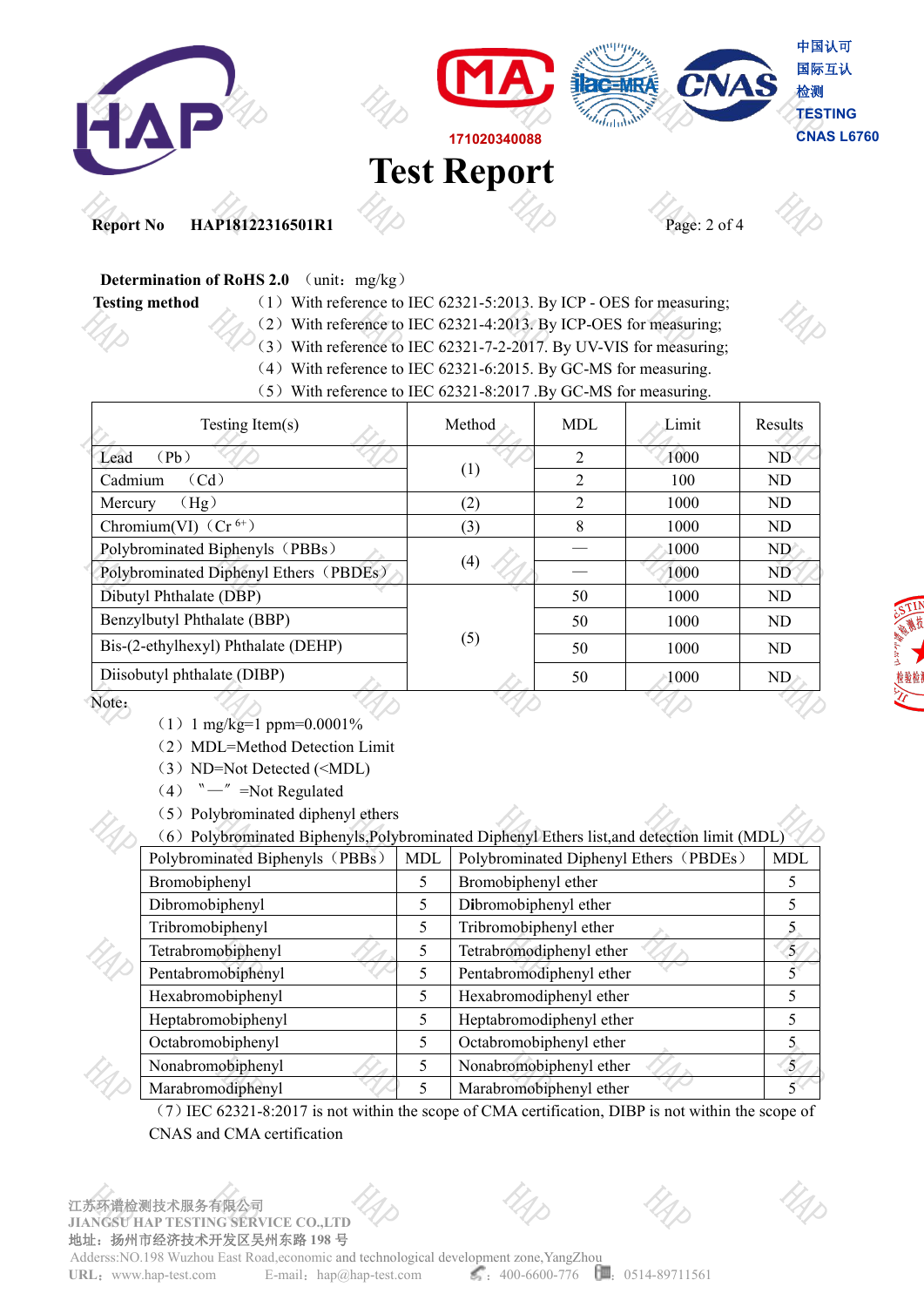